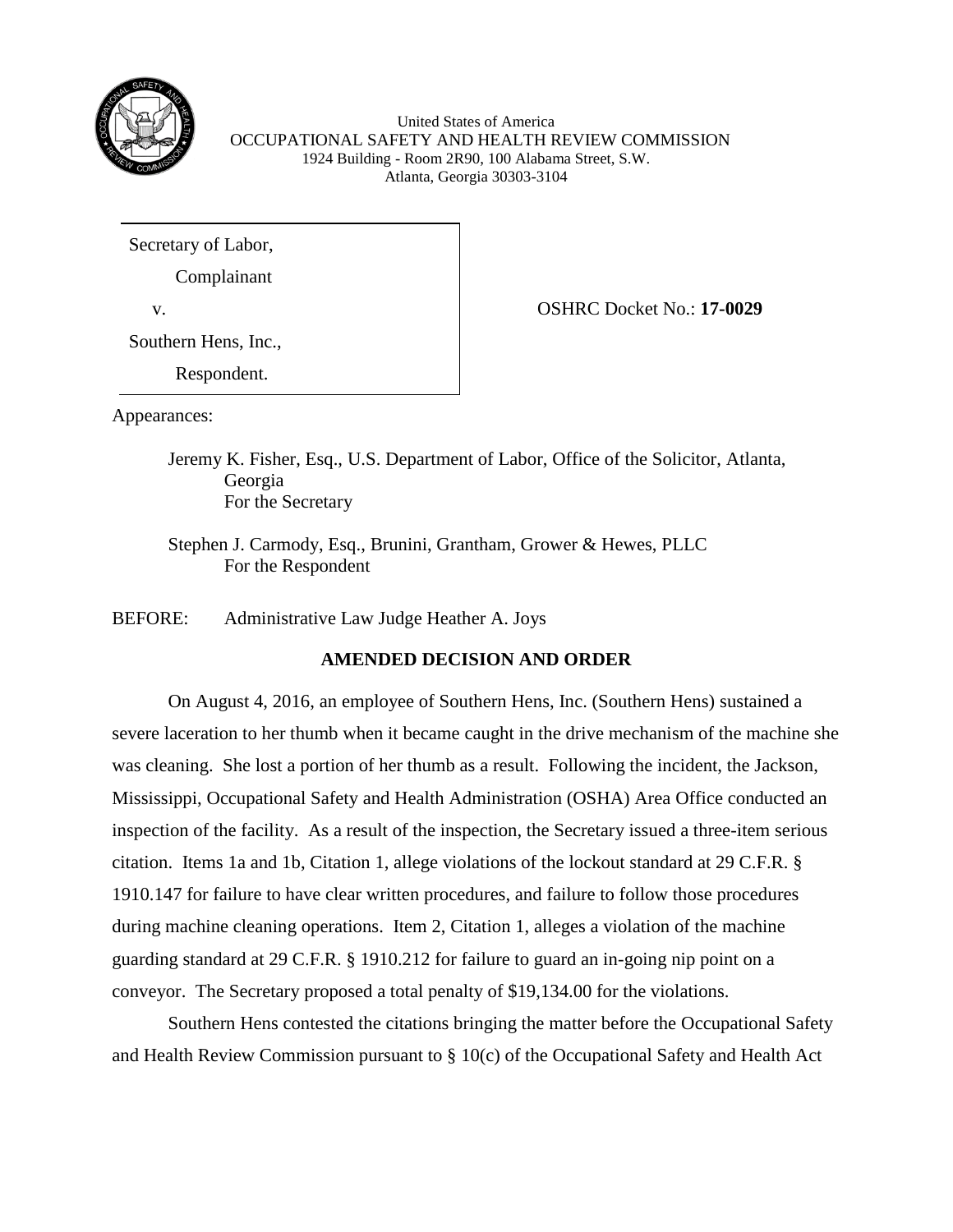of 1970, 29 U.S.C. § 651-678 (the Act). All three alleged violations and the proposed penalty are at issue.

I held a hearing in this matter on October 10, 2017, in Jackson, Mississippi. The parties filed post-hearing briefs on January 12, 2018.<sup>1</sup>

For the reasons discussed below Items 1a is vacated; Items 1b and 2 are affirmed as issued. A penalty of \$ 12,000.00 is assessed.

#### **JURISDITION**

At the hearing, the parties stipulated jurisdiction of this action is conferred upon the Commission pursuant to  $\S 10(c)$  of the Act (Tr. 13-14). The parties also stipulated at the hearing that at all times relevant to this action, Southern Hens was an employer engaged in a business affecting interstate commerce within the meaning of § 3(5) of the Act, (Tr. 13). Based on the stipulations and the facts presented, I find Southern Hens is an employer covered under the Act and the Commission has jurisdiction over this proceeding.

### **BACKGROUND**

Southern Hens is a poultry processor with a facility in Moselle, Mississippi. At that facility, Southern Hens operates three plants with approximately 700 employees (Tr. 144). During the day, employees process poultry for retail and commercial sale (Tr. 21). During the night shift (from 8:30 p.m. to 6:30 a.m.) employees perform sanitation work, including cleaning the machines used in the poultry processing operations.

The citation in this matter involves operations at Plant No. 3 only. Plant No. 3 contains several large pieces of equipment used in the poultry processing operations. At issue in this proceeding are the Short Weight Tumbler, Freezer No. 2, and Chiller No. 2.

# *The Accident*

The accident occurred while an employee was cleaning the Short Weight Tumbler (the Tumbler). The Tumbler is a large machine used to remove water from processed chicken parts in order to get an accurate weight (Tr. 244-45). It does so by spinning the chicken parts in a

 $<sup>1</sup>$  To the extent either party failed to raise any other arguments in its post-hearing brief, such arguments are deemed</sup> abandoned. Throughout the pre-trial proceedings, Southern Hens raised the affirmative defense of unpreventable employee misconduct with regard to Item 2, Citation 1. It did not address that defense in its post-hearing brief. With regard to Item 2, Citation 1, I consider that defense abandoned.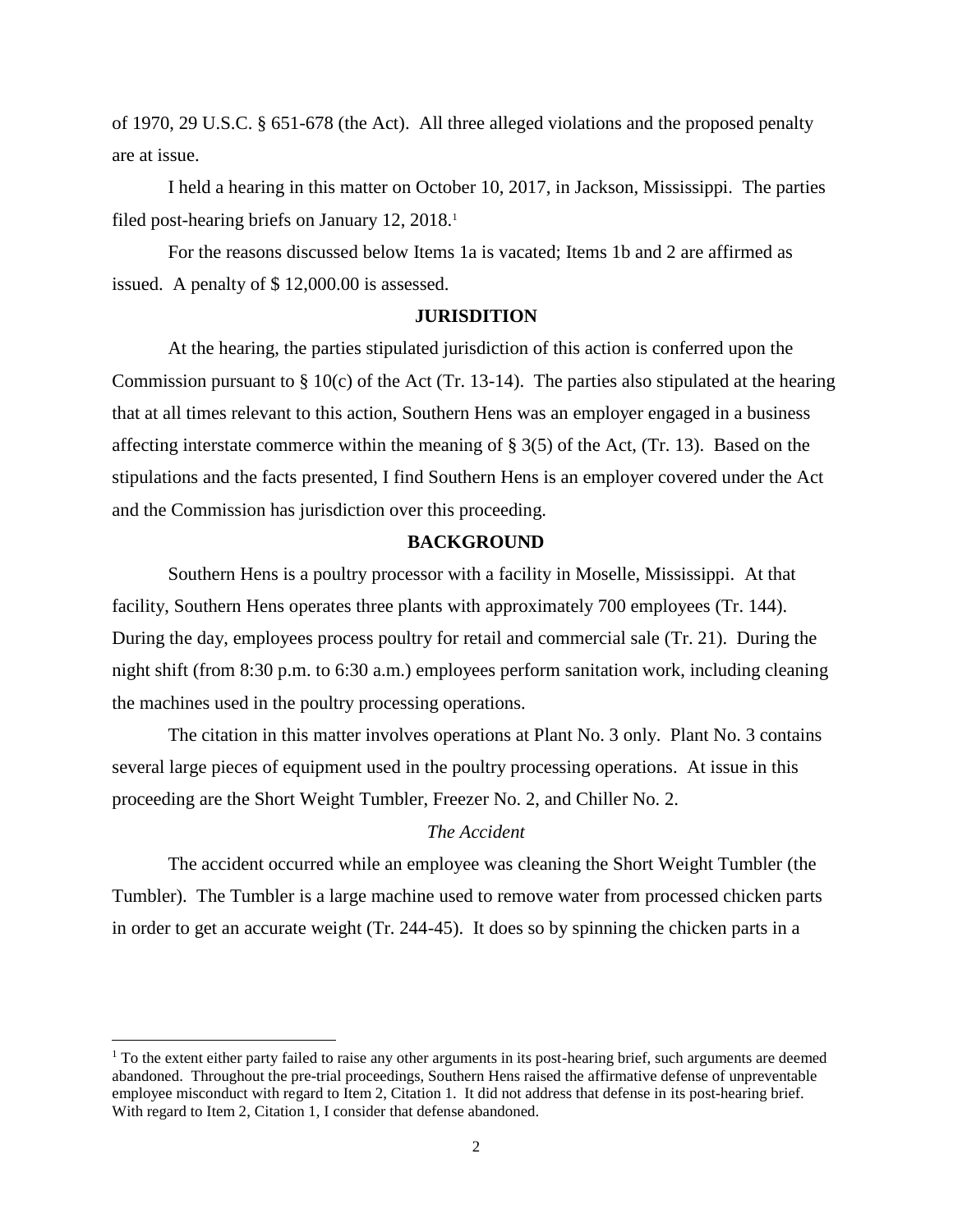drum large enough for a person to climb into. <sup>2</sup> The Tumbler is in a room with no other equipment (Tr. 48).

The injured employee's regular assignment was to clean the Tumbler. At the time of her accident, she had been doing that job daily for approximately one month (Tr. 18, 51). The injured employee was assigned to clean the Tumbler by Greg Webb, the Sanitation Manager (Tr. 20-21; 245). She was trained by another sanitation employee named Jessie who had previously done the job (Tr. 25). According to the injured employee, this training involved an explanation and some demonstration. Although he told the injured employee to lock out the machine before climbing into the drum and showed her where the locks were located, Jessie did not demonstrate the lockout process (Tr. 49; 75-76). The injured employee was never given written lockout procedures for the Tumbler (Tr. 49).<sup>3</sup>

The process of cleaning the Tumbler involved hosing it down, followed by applying cleaning chemicals or foaming, and hand scrubbing, inside and out (Tr. 25-27, 33-34). The entire process took approximately 4 hours (Tr. 33). The process began with opening doors that served as guards for the drive mechanism (Tr. 36-37, 41; 78).<sup>4</sup> The Tumbler was off, but not locked out at this time (Tr. 78-79). After the doors were opened, exposing the drive mechanism, the injured employee would turn on the Tumbler and begin hosing it down (Tr. 78). According to the injured employee, she was instructed by Jessie and Manager Webb to keep the drum of the Tumbler spinning while hosing and foaming (Tr. 27-28; 78). She testified Jessie instructed her to deenergize and lock out the Tumbler when the process required her to climb inside the drum to scrub it (Tr. 25-26; 76). She testified this was the process she followed (Tr. 84). She would then reenergize the Tumbler after she had scrubbed the inside of the drum in order to continue hosing it down (Tr. 85-86).

Cleaning the Tumbler included scrubbing near the drive mechanism. The injured employee testified the scrubbing process brought her hand within 7 inches of the drive

<sup>&</sup>lt;sup>2</sup> The Tumbler is depicted in Exhibit C-1; the drum of the Tumbler is depicted in Exhibit C-2.

<sup>&</sup>lt;sup>3</sup> I found the injured employee's testimony credible. She did not appear practiced or rehearsed. Although she was occasionally confused by the wording of some questions, her demeanor when testifying evinced an earnest attempt to provide an honest answer. Her testimony on cross examination was consistent with that on direct. Little of her testimony was rebutted. Neither Jessie nor Manager Webb were called to testify.

<sup>4</sup> The closed door is depicted in Exhibit C-2 (Tr. 36). The open door and exposed drive mechanism is depicted in Exhibit C-3.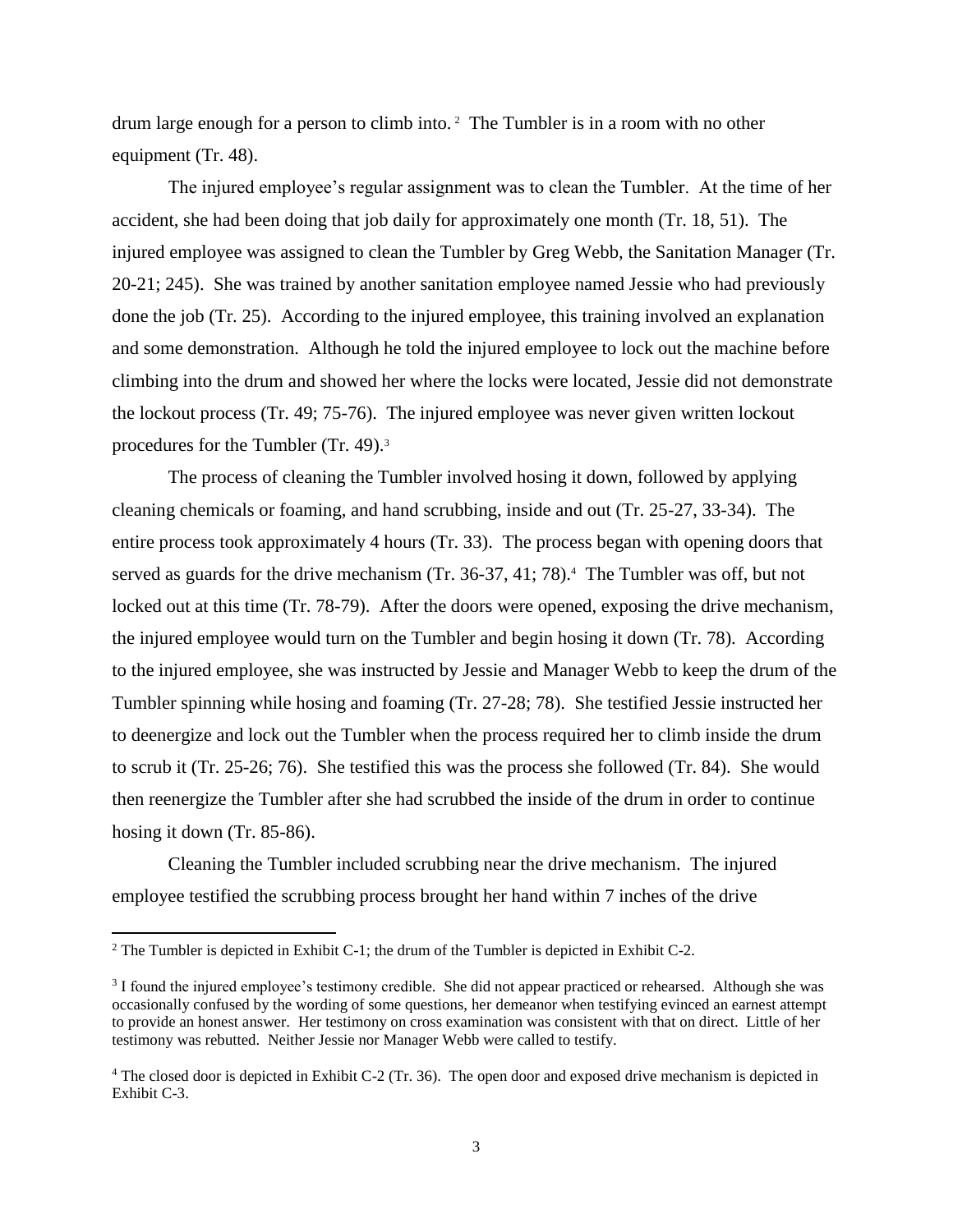mechanism (Tr. 46). Hand scrubbing took approximately an hour and, except for scrubbing the interior of the drum, was performed while the Tumbler was activated (Tr. 47).

Because the Tumbler was the only equipment in the room, once the injured employee was trained, she worked alone (Tr. 49). However, various employees, including Manager Webb, passed through the area throughout the shift (Tr. 51-52; 77).

On August 4, 2016, the injured employee reported to work and attended the usual daily staff meeting (Tr. 54). She then proceeded to begin the process of cleaning the Tumbler (Tr. 55). After foaming the Tumbler, the injured employee prepared to scrub it. She climbed a ladder to reach the upper part of the Tumbler and began scrubbing (Tr. 55). She had previously opened the doors exposing the drive mechanism. As she scrubbed her glove became caught in the drive mechanism pulling in her hand (Tr. 55). Once the drive mechanism released her hand, the injured employee removed her glove to see her thumb partially amputated (Tr. 56-57). She testified she panicked and began running to find Manager Webb. Manager Webb wrapped the hand and told the injured employee to wait for Matt Lee, the Safety Coordinator (Tr. 56-57). When Safety Coordinator Lee arrived<sup>5</sup>, 30 minutes later, he took the injured employee to the hospital for treatment (Tr. 211).

As a result of the accident, the injured employee required two surgeries on her hand (Tr. 57). She permanently lost a portion of her thumb. She returned to work in November, 2016, but could not perform the assigned work because of her medical restrictions and was off work again until January, 2017 (Tr. 58). In January, 2017, upon her return, Southern Hens issued a disciplinary notice to the injured employee indicating she had failed to lock out the Tumbler "prior to cleaning." (Exh. C-4; Tr. 59). The injured employee refused to sign the disciplinary notice because she felt it was "not [her] fault." (Tr. 61)

# *The Inspection*

Southern Hens notified the Jackson, Mississippi, OSHA Area Office of the accident prompting that office to open an inspection on August 10, 2016 (Tr. 107). Compliance Safety and Health Officer (CSHO) David Young was assigned to and conducted the inspection. CSHO Young's inspection was limited to Plant No. 3 (Tr. 108). His inspection consisted of a review of company's written policies and procedures, interviews with management and production

 $\overline{\phantom{a}}$ 

<sup>&</sup>lt;sup>5</sup> Safety Coordinator Lee does not work the night shift. He was called at his home (Tr. 210).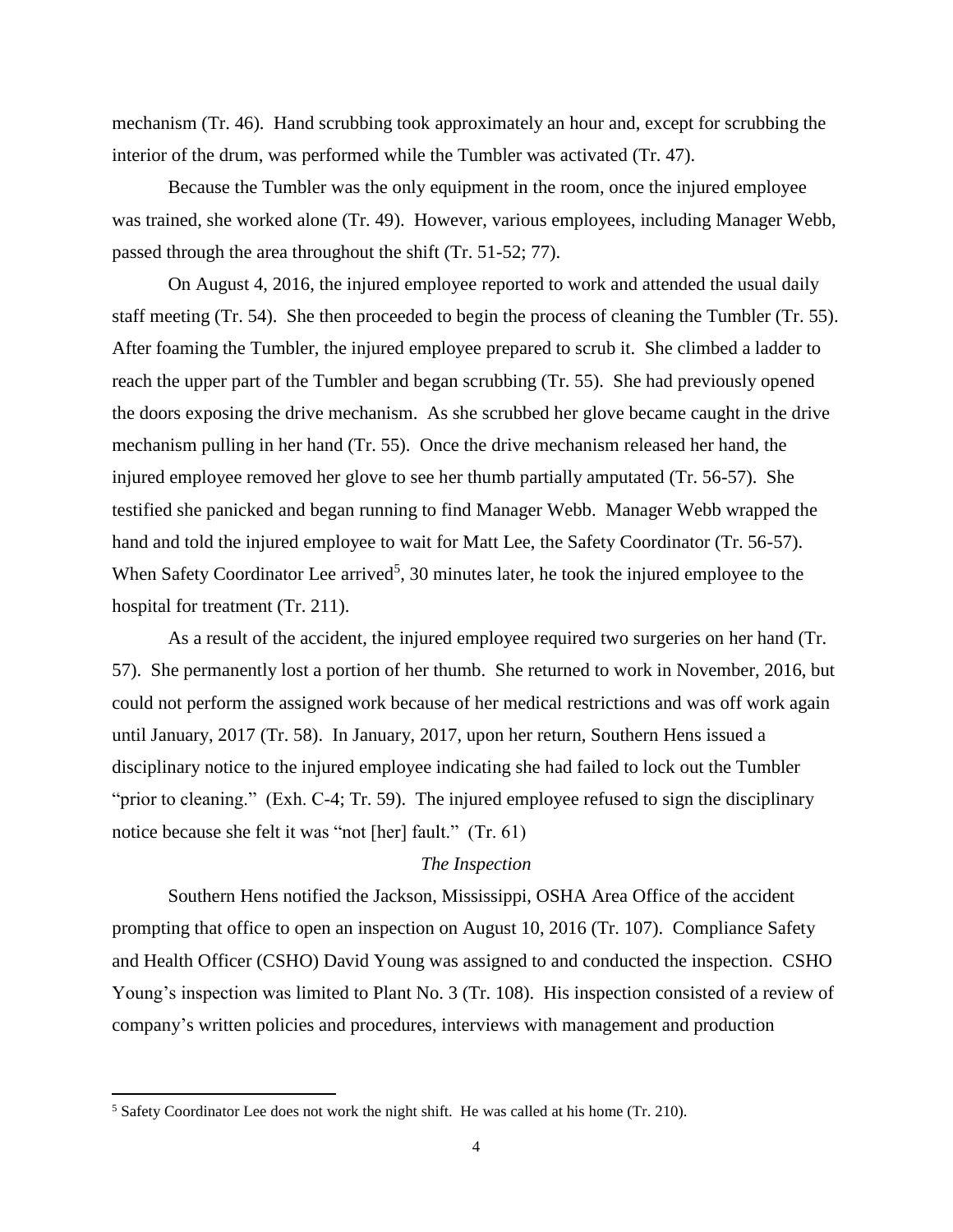employees, including the injured employee, and a walk around Plant No. 3. CSHO Young's inspection encompassed both poultry processing and sanitation operations (Tr. 125, 133-35).

During his walk around inspection, CSHO Young observed two parallel production lines (Tr. 125). These two production lines contained equipment for freezing processed chicken parts. Employees were stationed on either side of the lines (Tr. 125). CSHO Young saw an employee working from a catwalk elevated 15 -18 inches above the floor attempting to free product that had become backed up after falling off the conveyor on Chiller No. 2 (Tr. 126-27). The employee had been using a metal rake-like tool to clear the area but had resorted to using his hands (Tr. 126). CSHO Young observed the employee's hand came within inches of a pinch point located under the conveyor (Tr. 127).<sup>6</sup> A similar conveyor was located next to the cited conveyor. CSHO Young noted a plastic guard covered the pinch point on the other conveyor (Tr. 128). CSHO Young spoke with the employee he had observed using his hands to clear the product (Tr. 129). The employee told CSHO Young he had been performing that job for three weeks. He had been trained to use and provided a metal tool to clear the product, but because the tool was heavy, he used his hands (Tr. 130).

CSHO Young observed employees cleaning the equipment used in the freezing process as well (Tr. 134). He observed an employee cleaning Freezer No. 2 while it was running (Tr. 125).<sup>7</sup> He noted this process brought the employee in proximity to a moving chain and sprocket (Tr. 135). When CSHO Young asked Craig Coberley, Director of Operations, about his observation, Mr. Coberley told him the employee hadn't "broken the plane." (Tr. 135)

Based upon his findings, CSHO Young recommended three serious citation items be issued to Southern Hens. CSHO Young concluded Southern Hens's lockout procedures for the Tumbler and Freezer No. 2 did not comply with the requirements of  $\S$  1910.147(c)(4)(i)(B) because the procedures did not explain when the machines should be locked out (Tr. 120). He believed this was necessary because part of the sanitation process was performed while the equipment was running (Tr. 119-20). CSHO Young recommended a citation be issued for a violation of  $\S$  1910.147(d)(4)(i) for failure to lock out the Tumbler during the scrubbing process (Tr. 124). He based his findings of a violation on information he received from the injured employee (Tr. 122-23). He recommended these two violations be grouped for penalty purposes.

<sup>6</sup> The area is depicted in Exhibits C-10 and R-28; the pinch point can be seen in Exhibit C-10.

<sup>7</sup> This employee is depicted in Exhibit C-13.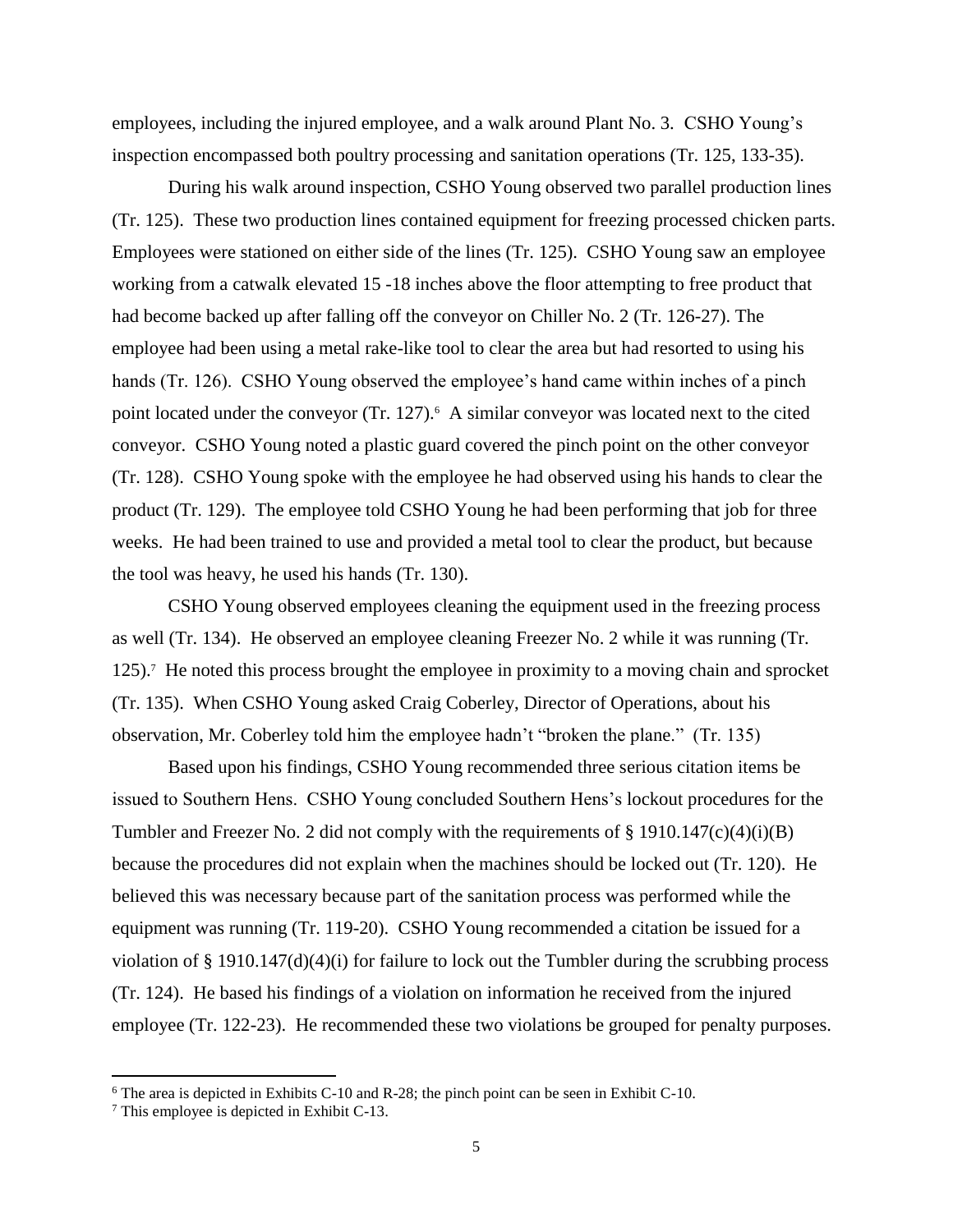CSHO Young recommended a separate serious citation be issued for a violation of §  $1910.212(a)(1)$ . He based this recommendation on his observation of the employee using his hands to clear product on Chiller No. 2 during production operations exposing the employee to a pinch point (Tr. 128-30). Southern Hens contested all three citation items arguing its lockout procedures comply with the standard's requirements; the injured employee's failure to lock out the Tumbler was the result of unpreventable employee misconduct; and the Secretary failed to meet his burden to establish a violation of § 1910.212(a)(1). In its brief, Southern Hens argued the alleged violation of § 1910.212(a)(1) should be vacated because the standard is unconstitutionally vague.

### **DISCUSSION**

The Secretary has the burden of establishing the employer violated the cited standard. To prove a violation of an OSHA standard, the Secretary must show by a preponderance of the evidence that (1) the cited standard applies; (2) the employer failed to comply with the terms of the cited standard; (3) employees had access to the violative condition; and (4) the cited employer either knew or could have known with the exercise of reasonable diligence of the violative condition. *JPC Group, Inc.*, 22 BNA OSHC 1859, 1861 (No. 05-1907, 2009).

#### **Item 1a, Citation 1: The Alleged Violation of 29 C.F.R. § 1910.147(c)(4)(ii)(B)**

Section 1910.147(c) governs the requirements of a lockout/tagout program. Section  $1910.147(c)(4)(ii)$  specifies the requirements for the written procedures for locking out equipment under that program. The cited subpart,  $\S$  1910.147(c)(4)(ii)(B), states such procedures must contain "[s]pecific procedural steps for shutting down, isolating, blocking and securing machines or equipment to control hazardous energy."

In Item 1a, Citation 1, the Secretary alleges Southern Hens was in violation of § 1910.147(c)(4)(ii)(B) for failure to have "clear and specific" procedures for shutting down the Tumbler and Freezer No. 2. The Secretary alleges Southern Hens procedures were inadequate because they failed to specify when in the sanitation process the procedures were to be implemented. Southern Hens contends the standard does not require the information the Secretary alleges is lacking and, even if it did, its procedures have that information.

#### *Applicability of the Standard*

Southern Hens does not dispute the applicability of § 1910.147 to the sanitation process for either the Tumbler or Freezer No. 2. The requirements of § 1910.147 apply where employees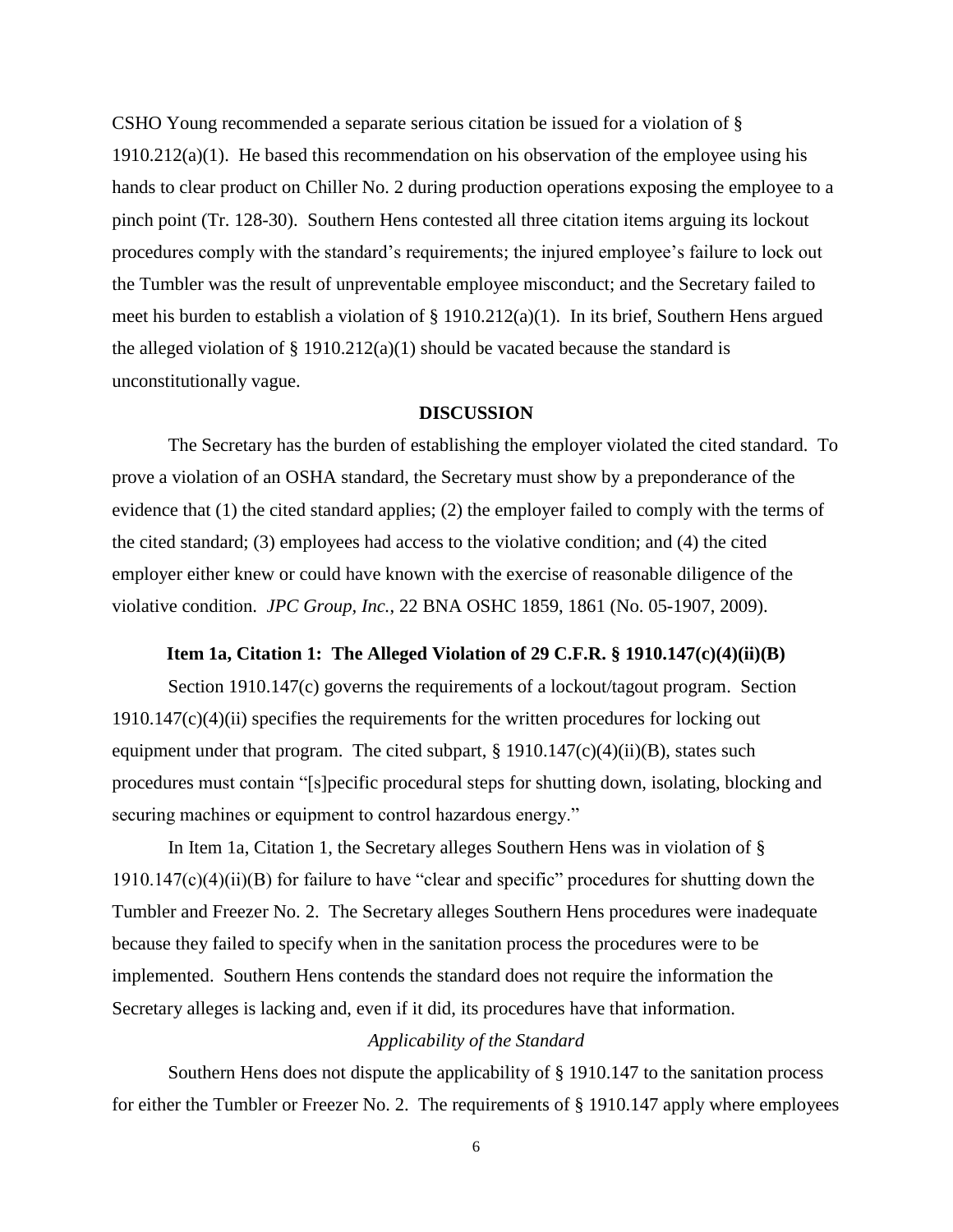are engaged in "servicing and/or maintenance of machines and equipment." 29 C.F.R. §  $1910.147(a)(2)(i)$ . Cleaning machines and equipment is included in the standard's definition of "servicing and/or maintenance" "where the employee may be exposed to the *unexpected*  energization or startup of the equipment or release of hazardous energy." 29 C.F.R. § 1910.147(b). The procedures applicable to the Tumbler and Freezer No. 2 identify multiple hazardous energy sources for the equipment (Exhs. C-8 and C-14). These energy sources could cause unexpected energization or startup of the equipment, exposing employees performing servicing or maintenance to hazards such as electrical shock or being struck by moving machine parts (Exhs. C-8 and C-14). The standard applies to the cleaning operations performed by Southern Hens's sanitation employees.

## *Violation of the Terms of the Standard*

Section 1910.147(c)(4)(ii) requires an employer's lockout procedures to "clearly and specifically outline the scope, purpose, authorization, rules, and techniques to be utilized for the control of hazardous energy…" In promulgating the standard, the Secretary retained the word "specifically" to "emphasize the need to have a detailed procedure, one which clearly and specifically outlines the steps to be followed. Overgeneralization can result in a document which has little or no utility to the employee who must follow the procedure." *Control of Hazardous Energy Sources*, 54 FR 36644-01 (September 1, 1989) at p. 36670. The Secretary also emphasized the importance of having those procedures be in writing. *Id*. In interpreting the requirements of the standard, the Commission has recognized the purpose of the written procedure is "to guide an employee through the lockout process." *Drexel Chemical Co*., 17 BNA OSHC 1908, 1913 (No. 94-1460, 1997).

Item 1a, Citation 1, alleges a violation of § 1910.147(c)(4)(ii)(B) which requires the employer's written lockout procedures to contain "specific procedural steps for shutting down, isolating, blocking and securing machines or equipment to control hazardous energy." Exhibits C-8 and C-14 contain Southern Hens's written steps for shutting down and locking out the Tumbler and Freezer No. 2, respectively. I find no deficiency in these procedures. These documents describe the sources of energy and provide the steps necessary to shut down, isolate, lock out, and neutralize the equipment. Both explain the procedure for verifying isolation of the energy sources. They contain all the elements required under the cited standard and track the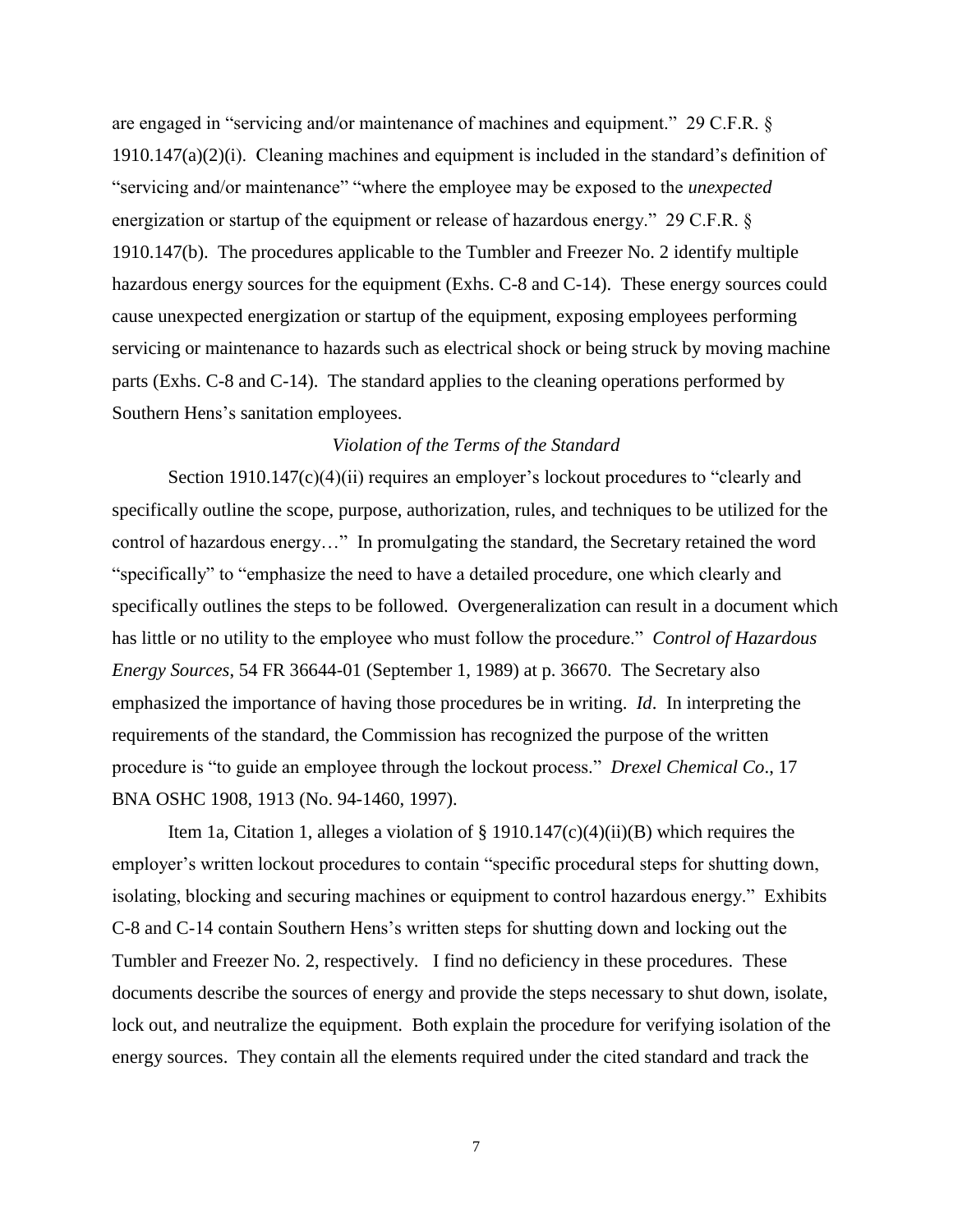model procedures contained in Appendix A to the standard. The procedures provide sufficient specificity to "guide the employee through the lockout process."

The Secretary argues the procedures do not meet the requirements of the standard because they fail to identify when in the sanitation process lockout is to occur.<sup>8</sup> As evidence of this lack of clarity, the Secretary points out employees did not implement lockout procedures before performing cleaning operations and performed some of the cleaning operations while the equipment was running. Southern Hens's procedures state only that the lockout procedures are to be implemented prior to servicing or maintenance. This, the Secretary contends, creates confusion.

Although I agree with the Secretary the record revealed a lack of consistency in understanding and implementation of Southern Hens's lockout procedures for the two sanitation operations, I do not agree this constitutes a violation of the cited standard. By its terms, the cited standard addresses only the requirement that the procedures articulate lockout steps. It is concerned with the "how" of the lockout procedures, not the "when." Southern Hens's procedures explain how to lock out the Tumbler and Freezer No. 2. They, therefore, comply with the cited standard.

The lockout procedures developed by Southern Hens for the Tumbler and Freezer No. 2, contained in Exhibits C-8 and C-14, meet the requirements of the cited standard. The Secretary has failed to meet his burden to show Southern Hens violated  $\S$  1910.147(c)(4)(ii)(B). Item 1a, Citation 1, is vacated.

### **Item 1b, Citation 1: The Alleged Violation of 29 C.F.R. § 1910.147(d)(4)(i)**

Section 1910.147(d) governs the application of energy controlling measures required by the standard. Section 1910.147(d)(4)(i) specifically requires a lockout or tagout device be affixed to each energy isolating device. The Secretary alleges Southern Hens failed to install a lockout device on the Tumbler while the injured employee was performing her cleaning operation. Respondent does not deny the injured employee did not perform the required lockout but argues her failure to do so was the result of unpreventable employee misconduct.

<sup>&</sup>lt;sup>8</sup> The violative condition described in the citation is the lack of clarity "as to when the shutdown is required during the sanitation process" for the Tumbler and Freezer No. 2. CSHO Young testified when he reviewed Southern Hens lockout procedures he found they were "not specific as to when should I lock it out. Should I do it when I rinse? When should I do it? Should I do it at the start of the operation? When do I do it?" (Tr. 120)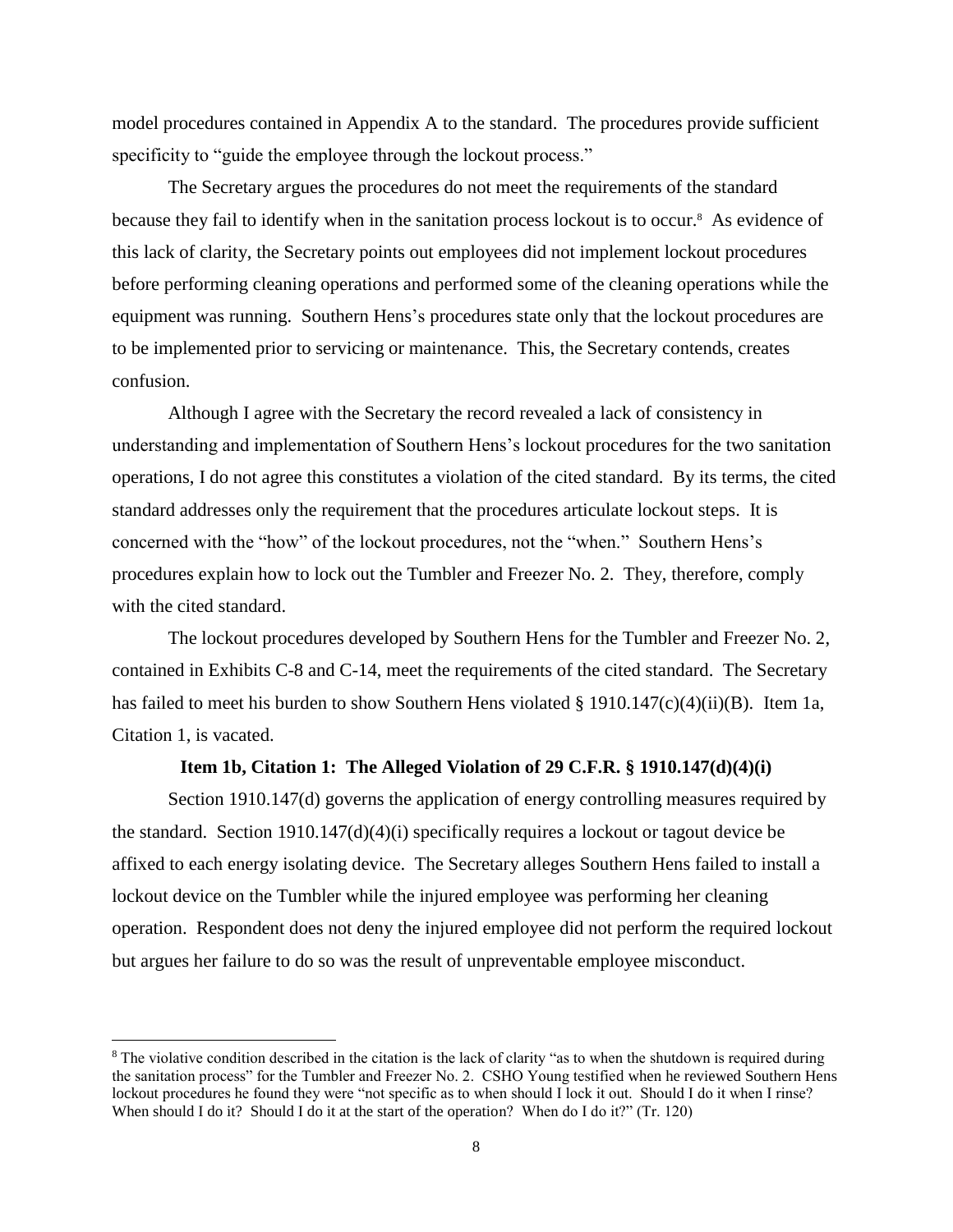#### *Applicability of the Standard*

Southern Hens does not dispute the applicability of the lockout standard to the sanitation process for the Tumbler. For the reasons discussed with regard to Item 1a, Citation 1, the standard applies to the cited conditions.

### *Violation of the Terms of the Standard*

There is no dispute the injured employee did not deenergize the Tumbler prior to beginning the cleaning process. Nor did she affix a lock to the energy isolating device. The Secretary has established Southern Hens violated the cited standard.

#### *Employee Exposure*

There is no dispute employees are exposed to the hazards of unexpected energization of the Tumbler during the cleaning process. The scrubbing process places the employee cleaning the Tumbler within 7 inches of the drive mechanism. The injured employee's accident is evidence of the hazard associated with exposure to the activated drive mechanism. Employees engaged in the cleaning process were exposed to the hazard associated with contact with the drive mechanism should the Tumbler unexpectedly energize during that process.

### *Employer Knowledge*

To establish employer knowledge of a violation the Secretary must show the employer knew, or with the exercise of reasonable diligence could have known of a hazardous condition. *Dun Par Engineered Form Co*., 12 BNA OSHC 1962, 1965-66 (No. 82-928, 1986). Because corporate employers can only obtain knowledge through their agents, the actions and knowledge of supervisory personnel are generally imputed to their employers, and the Secretary can make a prima facie showing of knowledge by proving a supervisory employee knew of or was responsible for the violation. *Todd Shipyards Corp*., 11 BNA OSHC 2177, 2179 (No. 77-1598, 1984); *see also Dun Par Engineered Form Co*., 12 BNA OSHC 1962 (No. 82-928, 1986) (the actual or constructive knowledge of an employer's foreman can be imputed to the employer); *see also W.G. Yates & Sons v. OSHRC*, 459 F.3d 604, 607 ( $5<sup>th</sup> Cir. 2006$ ). The Secretary contends Southern Hens had constructive knowledge of the injured employee's failure to lock out the Tumbler.

Constructive knowledge is shown where the Secretary establishes the employer could have known of the cited condition with the exercise of reasonable diligence. *Par Electrical Contractors, Inc*., 20 BNA OSHC 1624, 1627 (No. 99-1520).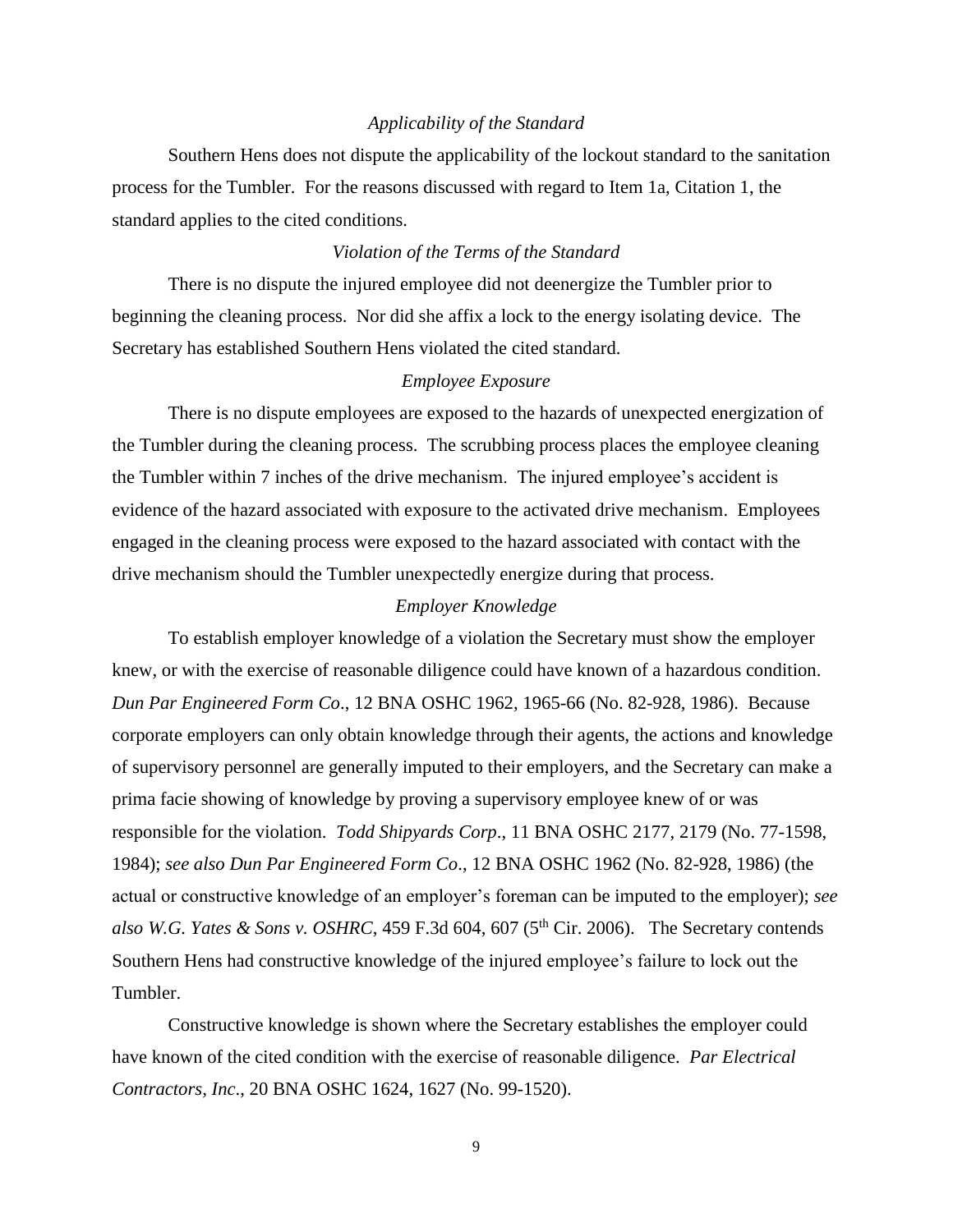Whether an employer was reasonably diligent involves a consideration of several factors, including the employer's obligation to have adequate work rules and training programs, to adequately supervise employees, to anticipate hazards to which employees may be exposed, and to take measures to prevent the occurrence of violations.

*Id. citing Precision Concrete Constr*. 19 BNA OSHC 1404, 1407 (No. 99-707, 2001). "Reasonable diligence implies effort, attention, and action not mere reliance upon the action of another." *Carlisle Equipment Co. v. Secretary of Labor*, 24 F.3d 790, 794 (6<sup>th</sup> Cir. 1994). The Commission has held that "[r]easonable steps to monitor compliance with safety requirements are part of an effective safety program." *Southwestern Bell Tel. Co.*, 19 BNA OSHC 1097, 1099 (No. 98-1748, 2000 (citations omitted), *aff'd without published opinion*, 277 F.3d 1374 (5th Cir. 2001). The Secretary has met his burden to establish Southern Hens failed to exercise reasonable diligence.

The injured employee testified much of the cleaning process on the Tumbler is performed while the Tumbler is energized and running. Cleaning the Tumbler in this manner was consistent with the instructions she had received from Jessie, who had previously performed the job. It was also consistent with instructions from Manager Webb (Tr. 27). Although she performed the cleaning alone, other employees, including Manager Webb, walked in and out of the room throughout the process (Tr. 51-52, 77). Safety Coordinator Lee had observed the cleaning process for the Tumbler while the machine was energized and moving (Tr. 225). The Secretary has established Southern Hens had constructive knowledge employees were engaged in the cleaning process while the Tumbler was energized and not locked out.

To meet his burden in this case, however, the Secretary must show more. The Secretary must establish Southern Hens had constructive knowledge employees were not locking out the Tumbler during the scrubbing process. I find he has met that more exacting burden of proof.

The Secretary correctly points out nowhere in Southern Hens's lockout procedures are employees specifically instructed when in the cleaning process to initiate lockout of the Tumbler.<sup>9</sup> Southern Hens does not deny during the rinsing and foaming process, the Tumbler is

l

<sup>9</sup> The procedures state lockout should be initiated "before any servicing or maintenance where the unexpected energization or start-up of the machine or equipment or release of stored energy could cause injury." (Exh. C-8) This is not a directive sufficient to notify employees when lockout is required in the cleaning process. This simply tells employees to follow the lockout procedures when lockout is required.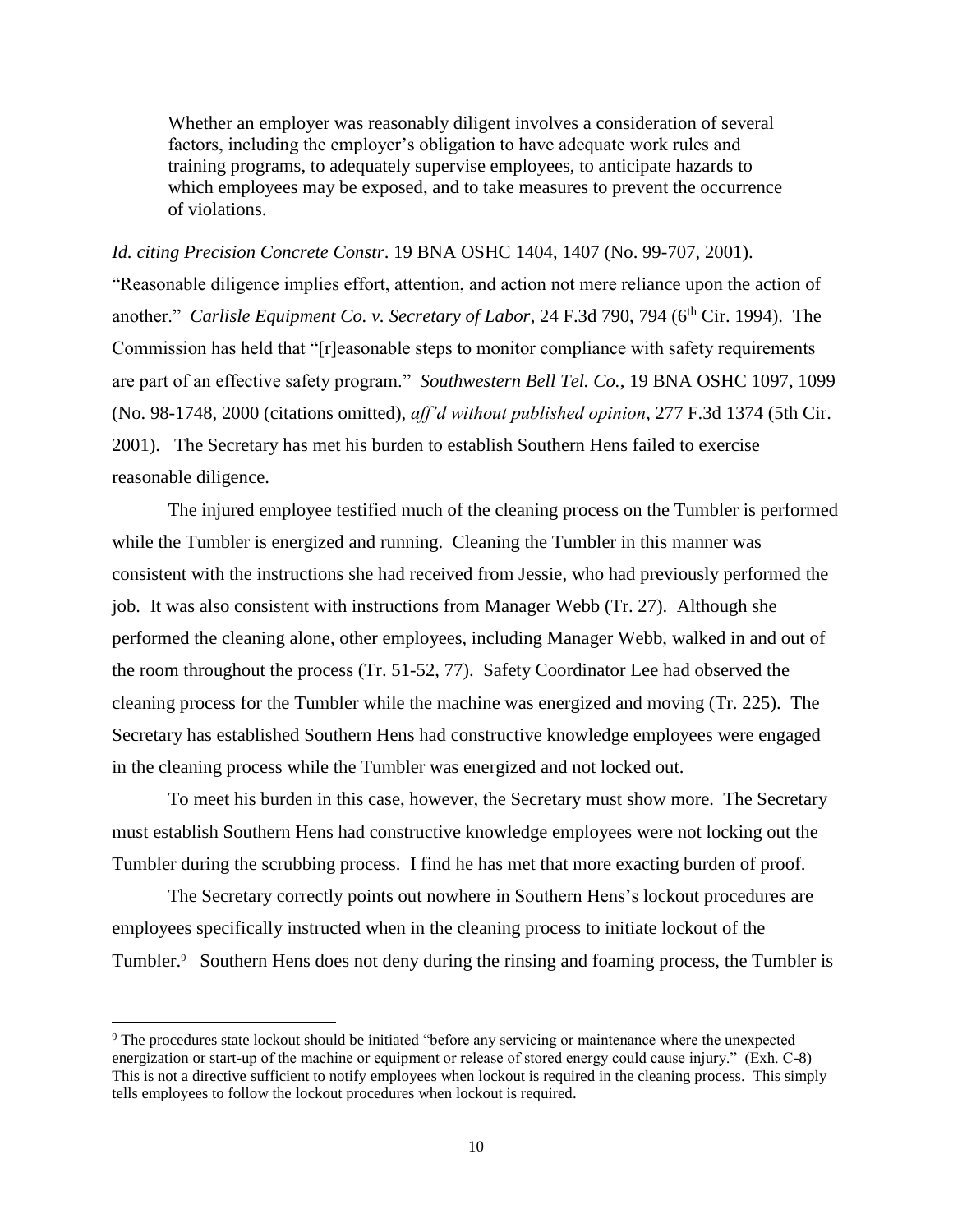energized and running. None of the written procedures or training materials contain an explicit instruction to shut down and lock out the equipment after rinsing and foaming but before scrubbing. Southern Hens points to a single sentence in a third-party training document that states "Always follow proper lock-out/tag-out procedures before beginning any cleaning process, or any other process, which requires contact with equipment." (Exh. R-25) This document is not specific to any equipment and provides no further explanation. It is not a clear directive.<sup>10</sup> More importantly, the injured employee never received this document, or the accompanying training provided by the third party (Tr. 98).<sup>11</sup> Safety Director Lee admitted he had no evidence the injured employee had received this training (Tr. 209). The record is devoid of any documentation as to when this training occurred or who attended it. Nor is there any detail as to its contents.

The injured employee testified she performed the cleaning process on the Tumbler in the same manner every night (Tr. 55). She performed it in the manner instructed by the employee who had previously performed the job and who Southern Hens entrusted to provide the injured employee with all the necessary training on the Tumbler. Manager Webb was in the out of the room in which she worked throughout her shift, including times when she was scrubbing the Tumbler energized. The record contains no evidence to the contrary. That the Tumbler is running is apparent (Tr. 241-42). A reasonably diligent employer would have recognized the injured employee was not locking out the Tumbler before scrubbing it, exposing her to hazards associated with the energized drive mechanism.

In 2014, a sanitation employee sustained a similar injury while working on the Tumbler (Exh. C-6). The record contains no evidence Southern Hens took any action following that incident.

 $\overline{\phantom{a}}$ 

<sup>&</sup>lt;sup>10</sup> Even vaguer and unhelpful are the instructions produced by the same third party for the Tumbler at Exhibit R-25. The only indication lockout is required is a chart titled "Recommended Equipment" with a column containing the term "Scrub Pads" under which is listed "Lock Out Tag." Without further explanation, this provides little, if any, guidance to employees.

<sup>&</sup>lt;sup>11</sup> Southern Hens provides no explanation as to how the injured employee would be aware of any of these third-party documents. In its brief, Southern Hens refers to Exhibits R-23 (which was neither offered nor admitted into the record), R-24; and R-26 as "equipment brochures" located in the employee locker room (Respondent's brief at p. 8). This misstates the record. Safety Director Lee testified the lockout procedures (Exhs. C-8 and C-14) were kept in the employee locker room (Tr. 207-08). "Service manuals" were kept in the QA manager's office and were available "upon request." (Tr. 208) There is no evidence employees were provided information regarding the location and availability of service manuals.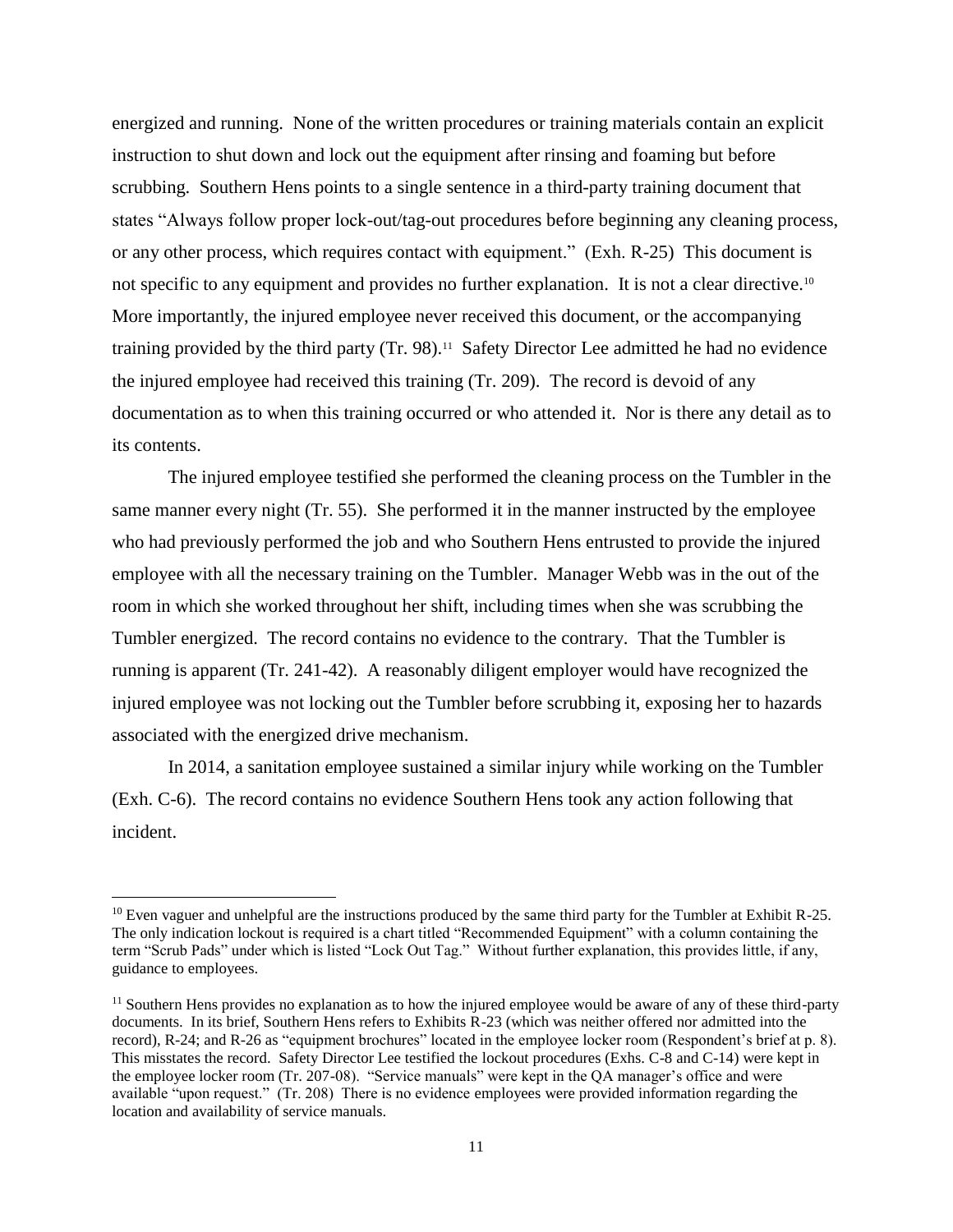I find the preponderance of the evidence establishes Southern Hens failed to exercise reasonable diligence to ensure the Tumbler was locked out during the cleaning process. The Secretary has established Southern Hens had constructive knowledge the injured employee had failed to lock out the Tumbler in violation of the cited standard.

The Secretary has met his burden to establish Southern Hens was in violation of § 1910.147(d)(4)(i) for failure to lock out the Tumbler during the cleaning process.

### *Unpreventable Employee Misconduct*

Southern Hens does not deny the injured employee failed to lock out the Tumbler. Rather, it alleges her failure to do so was the result of unpreventable employee misconduct. To prevail on the affirmative defense of unpreventable employee misconduct, an employer must show that it has (1) established work rules designed to prevent the violation, (2) adequately communicated those rules to its employees, (3) taken steps to discover violations, and (4) effectively enforced the rules when violations have been discovered. *See, e.g., Stark Excavating, Inc.*, 24 BNA OSHC 2218 (Nos. 09-0004 and 09-0005, 2014), *citing Manganas Painting Co.*, 21 BNA OSHC 1964, 1997 (No. 94-0588, 2007). Southern Hens has failed to meet its burden to establish the first two elements of that defense.

As previously discussed, Southern Hens cannot show it had an established rule, communicated to employees that, if followed, would have prevented the violation. Contrary to Southern Hens's contention, there was no written policy in place specifying lockout is to be performed prior to the scrubbing process. Southern Hens provided no evidence employees were so instructed. The general rule to which Southern Hens points is not specific to the Tumbler and insufficient to provide guidance to employees. Nor did Southern Hens provide evidence the injured employee received these instructions. To the contrary, the only evidence regarding the training the injured employee received on cleaning the Tumbler was her testimony she was only told to lock out the Tumbler prior to climbing into the drum.

Southern Hens relies on the orientation training received by the injured employee and the fact she had attended safety meetings during which lockout was discussed. The Secretary does not dispute the injured employee received lockout training when she was first hired and attended safety meetings during which lockout was a covered topic (Exh. R-3). All the initial training was provided prior to the injured employee being assigned any specific task and was general in nature. Safety Coordinator Lee admitted the video used in the initial lockout training is not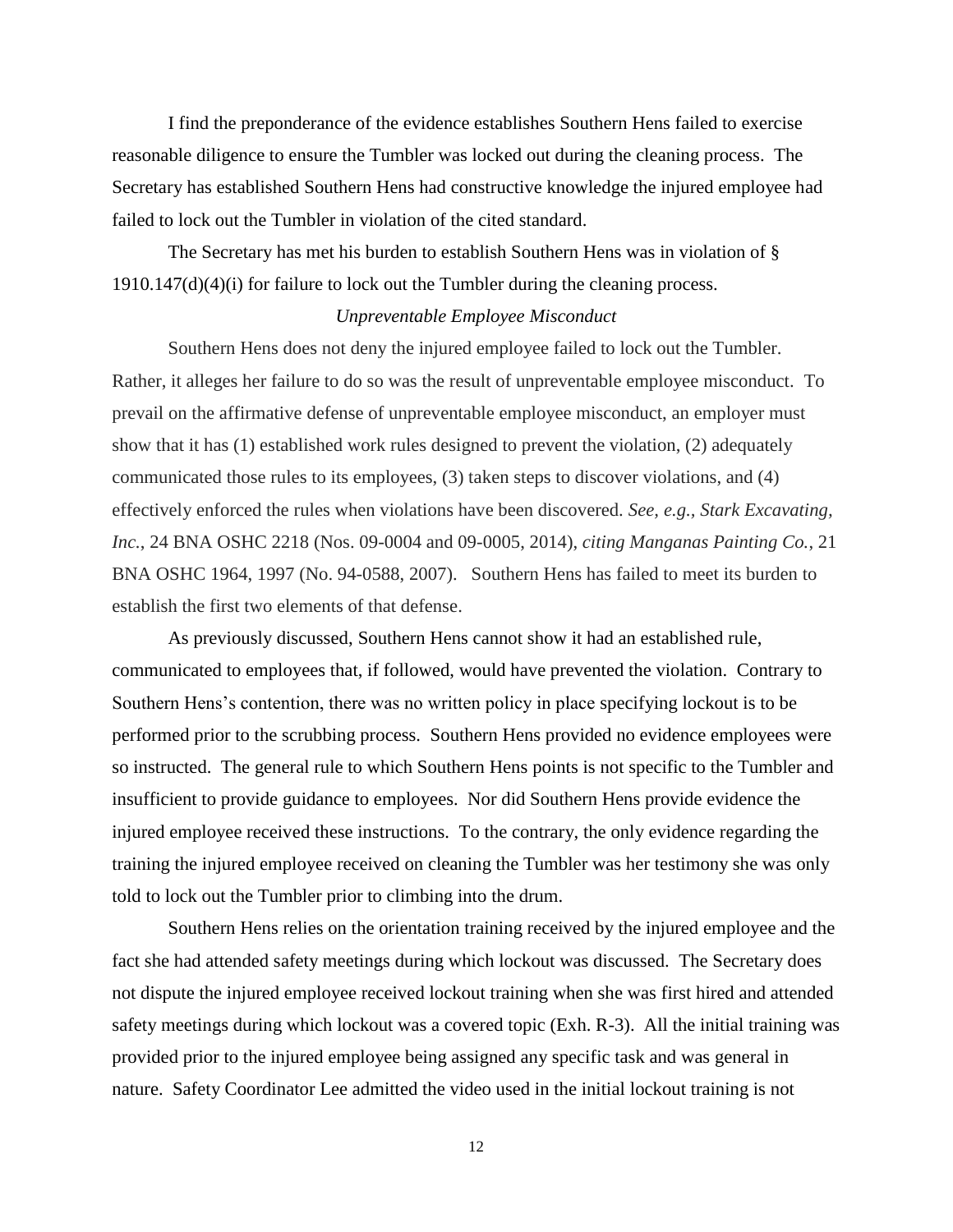specific to Southern Hens's operations (Tr. 206). There is no evidence regarding the specific contents of the safety meetings.<sup>12</sup> There is no evidence the injured employee was instructed during any of those meetings or her initial lockout training when in the Tumbler cleaning process to initiate lockout procedures.

Southern Hens contends the injured employee violated its rule that reads "Keep hands off moving machinery." (Exh. R-37) This contention does nothing to support its affirmative defense. The work rule to which an employer points must be designed to prevent the violation alleged. Here the violation is the failure to lock out the Tumbler. The rule prohibiting placing one's hand near moving machinery would not have prevented the violation.<sup>13</sup>

Southern Hens has failed to meet its burden to establish its affirmative defense of unpreventable employee misconduct. Item 1b, Citation 1, is affirmed.

#### *Characterization*

The Secretary alleges the violation was serious. A violation is serious when "there is a substantial probability that death or serious physical harm could result" from the hazardous condition at issue. [29 U.S.C. § 666\(k\).](https://a.next.westlaw.com/Link/Document/FullText?findType=L&pubNum=1000546&cite=29USCAS666&originatingDoc=I506d03ad178f11e2b60bb297d3d07bc5&refType=RB&originationContext=document&transitionType=DocumentItem&contextData=(sc.Search)#co_pp_340a00009b6f3) The Secretary need not show that there was a substantial probability that an accident would occur; only that if an accident did occur, death or serious physical harm would result. As demonstrated by the injured employee's partial amputation, the likely injury should an employee be in the zone of danger while cleaning the Tumbler when it is not locked out is serious physical harm. The violation is serious.

#### **Item 2, Citation 1: The Alleged Violation of 29 C.F.R. § 1910.212(a)(1)**

The cited standard at  $29$  C.F.R.  $\S$  1910.212(a)(1) reads,

 $\overline{a}$ 

One or more methods of machine guarding shall be provided to protect the operator and other employees in the machine area from hazards such as those

<sup>&</sup>lt;sup>12</sup> Southern Hens has the burden to establish it communicated its rules to employees. The only testimony regarding training Southern Hens presented was the testimony of Safety Coordinator Lee. Safety Coordinator Lee admitted he had no first-hand knowledge of any of the training received by the injured employee (Tr. 234).

<sup>&</sup>lt;sup>13</sup> Southern Hens also suggests the injured employee was distracted by personal matters on the day of the accident. As evidence of this, Southern Hens submitted statements written on the night of the accident by Jamie Gibbs, a supervisor, and Safety Coordinator Lee (Exh. R-4). I give these statements little weight. According to Safety Coordinator Lee, the injured employee was "hysterical" when she made the statements. Supervisor Gibbs's statement indicates the injured employee had started "to go in shock." (Exh. R-4, p. 1) Comments made under such circumstances lack reliability. Nor do they necessarily support Southern Hens's contention. The injured employee admitted she had had an argument prior to reporting for work on the day of the accident. She did not admit any resulting distraction caused her to deviate from her standard procedures. To the extent any distraction caused her to place her hand close to a moving part, this is exactly the type of hazard from which compliance with the lockout standard would have protected her. *See* 54 FR at p. 36646, Example No. 1.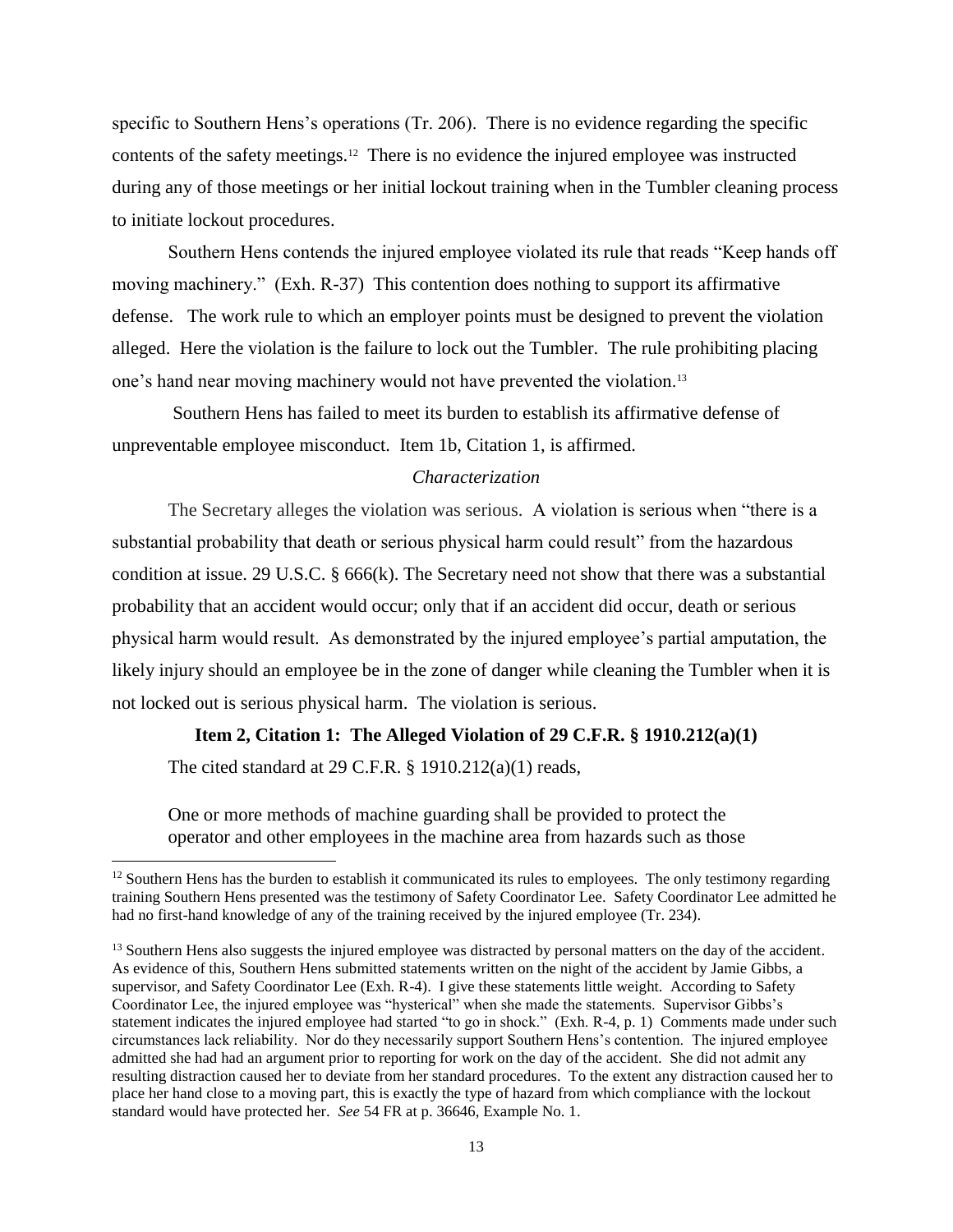created by point of operation, ingoing nip points, rotating parts, flying chips and sparks. Examples of guarding methods are barrier guards, two-hand tripping devices, electronic safety devices, etc.

The Secretary alleges Chiller No. 2 at Plant No. 3 was not properly guarded. Specifically, CSHO Young testified he observed operation of Chiller No. 2 during which product backed up, requiring the operator to push the product with his hand. This exposed the employee to an ingoing nip point on the underside of the conveyor from which the product dropped. Southern Hens contends employees are provided a tool to push the product that prevents exposure to the zone of danger.

### *Applicability of the Standard*

Section 1910.212(a)(1) is found in *Subpart O—Machinery and Machine Guarding.*  Section 1910.212 is captioned "General requirements for all machines." This standard applies to all machines not covered by a more specific standard. Southern Hens did not dispute the applicability of the standard. To the extent employees are exposed to injury from the ingoing nip point of the conveyor on Chiller No. 2, it must be guarded under § 1910.212(a)(1). The standard applies to the cited conditions.

#### *Employee Exposure*

Because § 1910.212(a) is a performance standard, the Secretary must establish the hazard addressed by the standard existed. *Con Agra Flour Milling Co.,* 16 BNA OSHC 1137, 1147 (No. 88-1250, 1993). In this case, the Secretary must establish employee exposure to the ingoing nip point of the conveyor.

In *Fabricated Metal Products, Inc*., 18 BNA OSHC 1072 (No. 93-1853, 1997), the Commission considered the question of employee exposure to the hazards posed by inadvertent contact with rotating machine parts. The Commission considered its prior holding in *[Gilles &](https://a.next.westlaw.com/Link/Document/FullText?findType=Y&serNum=1976160848&pubNum=0003227&originatingDoc=I516ba56887d911e5a807ad48145ed9f1&refType=CA&originationContext=document&transitionType=DocumentItem&contextData=(sc.Search))  Cotting, Inc.*[, 3 BNA OSHC 2002 \(No. 504, 1976\),](https://a.next.westlaw.com/Link/Document/FullText?findType=Y&serNum=1976160848&pubNum=0003227&originatingDoc=I516ba56887d911e5a807ad48145ed9f1&refType=CA&originationContext=document&transitionType=DocumentItem&contextData=(sc.Search)) and *Rockwell Inter'l Corp.,* 9 BNA OSHC 1092 (No. 12470, 1980). In *Gilles & Cotting* the Commission addressed the general question of employee exposure to hazards. The Commission set forth a test for employee exposure based on the principle of "reasonable predictability." [3 BNA OSHC at 2003.](https://a.next.westlaw.com/Link/Document/FullText?findType=Y&serNum=1976160848&pubNum=0003227&originatingDoc=I516ba56887d911e5a807ad48145ed9f1&refType=CA&fi=co_pp_sp_3227_2003&originationContext=document&transitionType=DocumentItem&contextData=(sc.Search)#co_pp_sp_3227_2003) The Commission held that the Secretary bore the burden of proving "that employees either while in the course of their assigned working duties, their personal comfort activities while on the job, or their normal means of ingress-egress to their assigned workplaces, will be, are, or have been in a zone of danger." *Id*. In *Rockwell Inter'l Corp.,* 9 BNA OSHC 1092 (No. 12470, 1980), the Commission specifically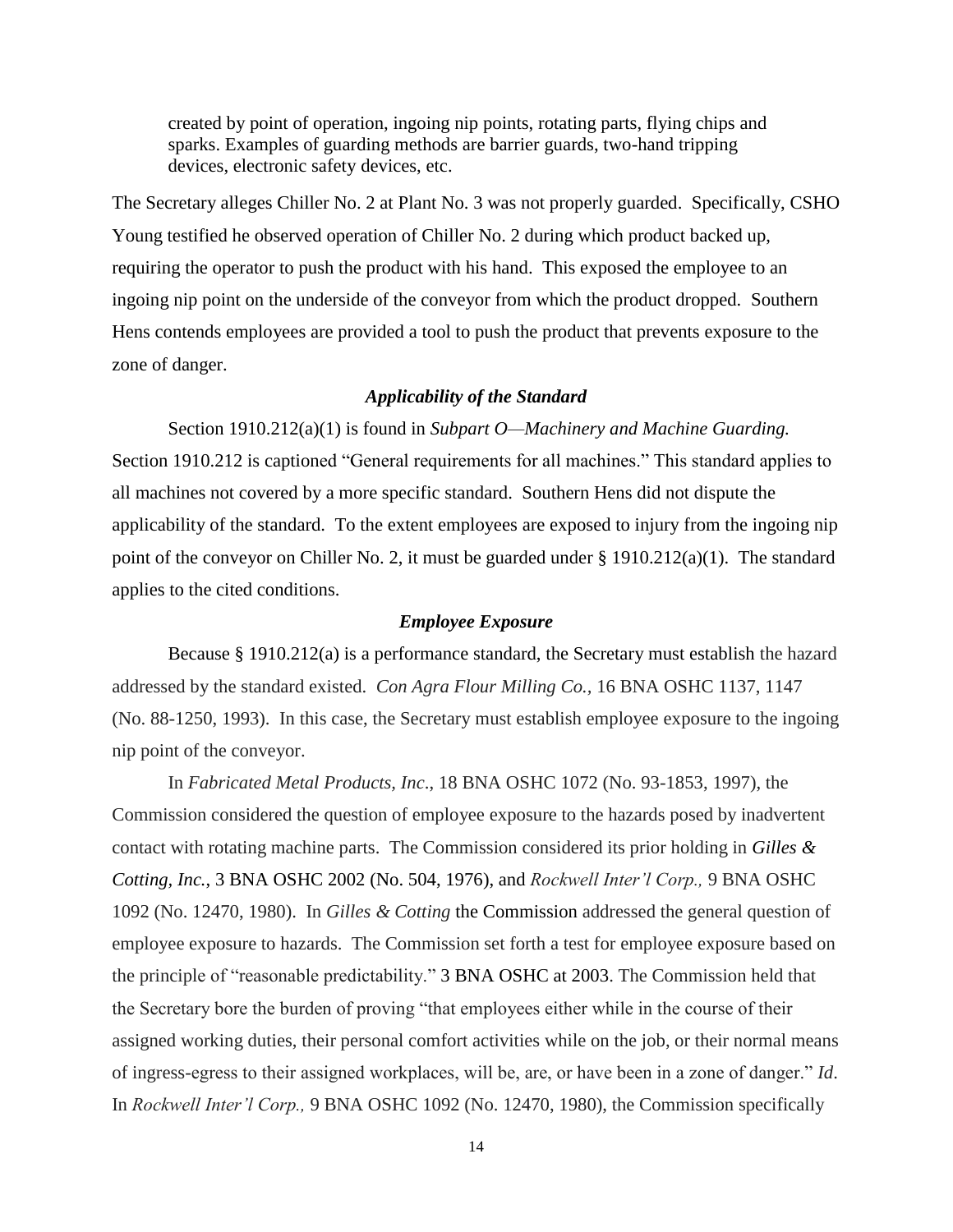addressed employee exposure to hazards associated with machine operation. The Commission held,

The mere fact that it was not impossible for an employee to insert his hands under the ram of a machine does not itself prove that the point of operation exposes him to injury. Whether the point of operation exposes an employee to injury must be determined based on the manner in which the machine functions and how it is operated by the employees.

*Id.* at 1097-98. Based on these two prior holdings, the Commission concluded,

in order for the Secretary to establish employee exposure to a hazard she must show that it is reasonably predictable either by operational necessity or otherwise (including inadvertence), that employees have been, are, or will be in the zone of danger. We emphasize that, as we stated in *Rockwell*, the inquiry is simply not whether exposure is theoretically possible. Rather, the question is whether employee entry into the danger zone is reasonably predictable.

*Fabricated Metal Products*, 18 BNA OSHC at 1074 (citations omitted).

The question to be answered is whether employee exposure to the ingoing nip point of the conveyor is reasonably predictable. The preponderance of the evidence establishes it was. Clearing product from the front of the conveyor was part of the normal operation of Chiller No. 2. Southern Hens knew product jammed in Chiller No. 2 and the operator cleared these jams "all day." (Tr. 130-32; Exh. C-11) CSHO Young observed the operator performing this task with a tool<sup>14</sup> and his hands (Tr. 126). He used his hands when he was "getting behind." (Tr. 126) During this process, the employee's hand came within 1 -2 inches of the ingoing nip point on the conveyor. The opening of the ingoing nip point was approximately  $\frac{1}{2}$  inch, sufficient for an employee's finger to become caught (Tr. 127).

Southern Hens contends operators of the Chiller are not exposed to a hazard because the proper way to perform the task of clearing product is to use a 2- to 3-foot metal rake-like tool. Southern Hens's argument fails. Even if using the tool, the employee's hand would be in proximity to the ingoing nip point on the conveyor. Although use of the tool makes the potential for injury more remote, it does not eliminate it. That employees would be in proximity to the unguarded ingoing nip point during normal operations of Chiller No. 2 was reasonably predictable.

Southern Hens focuses on the lack of injuries attributable to the cited operation. The

 $\overline{\phantom{a}}$ 

 $14$  The tool is depicted in Exhibit R-28.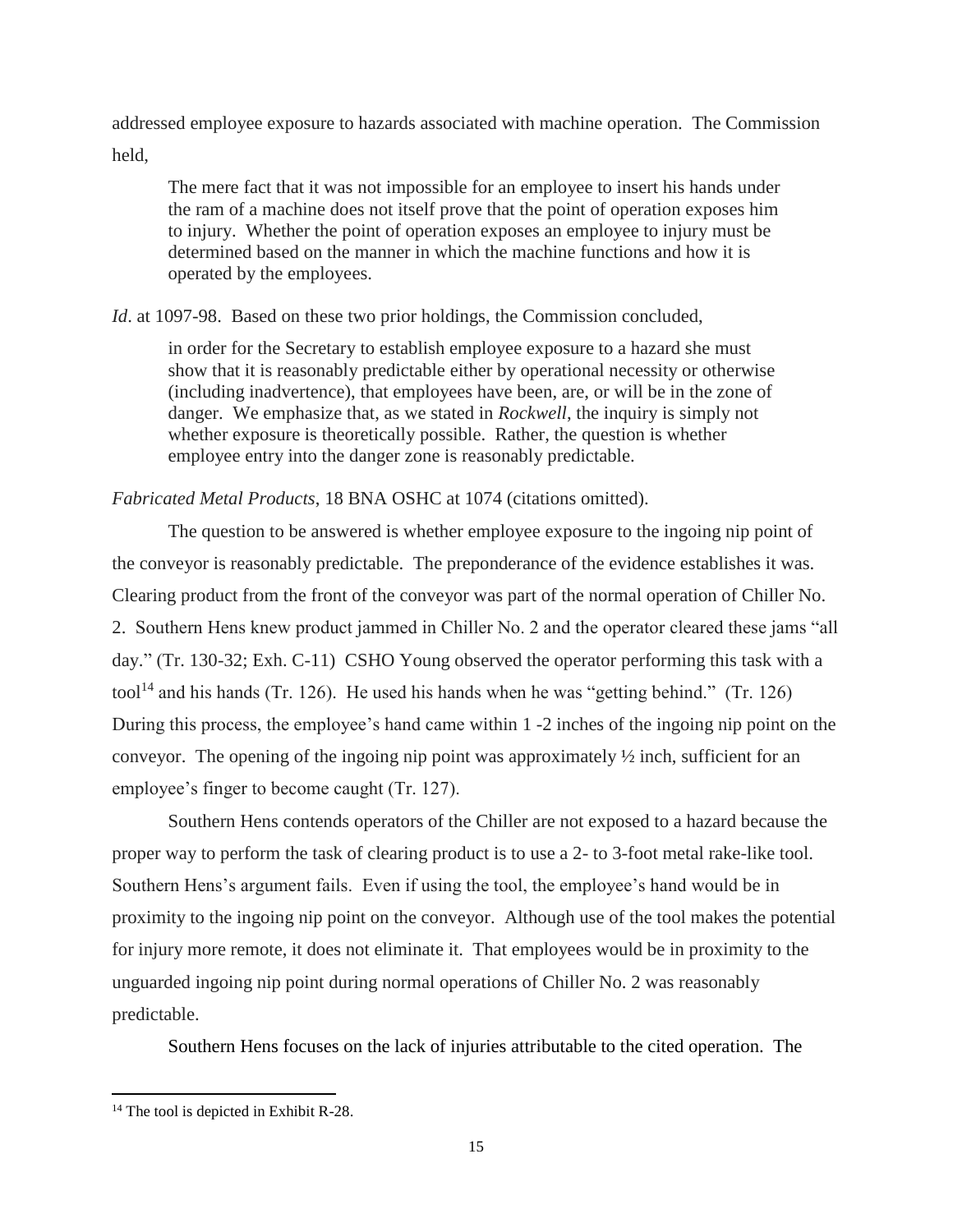Commission has held the occurrence or absence of injuries caused by a machine is probative evidence of whether the machine presents a hazard. *Rockwell Inter'l Corp.,* 9 BNA OSHC at 1098. Here, however, the objective facts concerning the operation of the machine show the presence of a hazard. The existence of the hazard is not negated by a favorable safety record. *[A.](http://www.westlaw.com/Link/Document/FullText?findType=Y&serNum=1977165677&pubNum=0003227&originatingDoc=Idfcbd0b6234a11dbb0d3b726c66cf290&refType=CA&fi=co_pp_sp_3227_1097&originationContext=document&vr=3.0&rs=cblt1.0&transitionType=DocumentItem&contextData=(sc.Search)#co_pp_sp_3227_1097)  E. Burgess Leather Company, Inc.*[, 5 BNA OSHC 1096, 1097 \(No. 12501, 1977\),](http://www.westlaw.com/Link/Document/FullText?findType=Y&serNum=1977165677&pubNum=0003227&originatingDoc=Idfcbd0b6234a11dbb0d3b726c66cf290&refType=CA&fi=co_pp_sp_3227_1097&originationContext=document&vr=3.0&rs=cblt1.0&transitionType=DocumentItem&contextData=(sc.Search)#co_pp_sp_3227_1097) *aff'd*, [576 F2d](http://www.westlaw.com/Link/Document/FullText?findType=Y&serNum=1978118790&pubNum=350&originatingDoc=Idfcbd0b6234a11dbb0d3b726c66cf290&refType=RP&originationContext=document&vr=3.0&rs=cblt1.0&transitionType=DocumentItem&contextData=(sc.Search))  948 (1<sup>st</sup> [Cir. 1978\).](http://www.westlaw.com/Link/Document/FullText?findType=Y&serNum=1978118790&pubNum=350&originatingDoc=Idfcbd0b6234a11dbb0d3b726c66cf290&refType=RP&originationContext=document&vr=3.0&rs=cblt1.0&transitionType=DocumentItem&contextData=(sc.Search))

### *Violation of the Terms of the Standard*

The Commission has long recognized the cited standard "requires physical guarding of hazards." *B.C. Crocker Cedar Products*, 4 BNA OSHC 1775, 1777 (No.4387, 1976); *see also Slyter Chair, Inc*. 4 BNS OSHC 1100, 1113 (No. 1263, 1976); and *Western Steel Manufacturing Co.*, 4 BNA OSHC 1640, 1643 (No. 3528, 1976). There is no dispute the ingoing nip point on Chiller No. 2 had no physical guard covering it.

Southern Hens suggests the use of the rake-like tool provided sufficient protection. Southern Hens cannot rely on human behavior to protect employees from the hazards addressed in the machine guarding standard. In his statement to CSHO Young the employee stated he had been told to use the tool but reverted to using his hands because the tool is heavy. The record contains no evidence of a rule requiring the tool be used at all times. As the Commission noted in *B.C. Crocker*, the requirement to physically guard employees from hazards of machine operations "recognizes that human characteristics such as skill, intelligence, carelessness, and fatigue, along with many other qualities play a part in an individual's job performance, and it avoids dependence on human conduct for safety." 4 BNA OSHC at 1777; *see also Akron Brick & Block Co.*, 3 BNA OSHC 1876, 1878 (No. 4859, 1976) ("The plain purposes of the standard are to avoid dependence upon human behavior and to provide a safe environment for employees in the machine area from the hazards created by the machine's operation."); and *H.B. Zachry Company*, 8 BNA OSHC 1669, 1674 (No. 76-2617, 1980) ("Although there is little chance of an injury if the machines are operated properly, the standard is plainly intended to eliminate danger from unsafe operating procedures."). Southern Hens cannot rely on employees consistently using a heavy hand tool to provide protection from hazards of the Chiller operation.

The Secretary has established Southern Hens violated the terms of the standard.

## *Employer Knowledge*

The Secretary has the burden to establish Southern Hens was aware Chiller No. 2 was not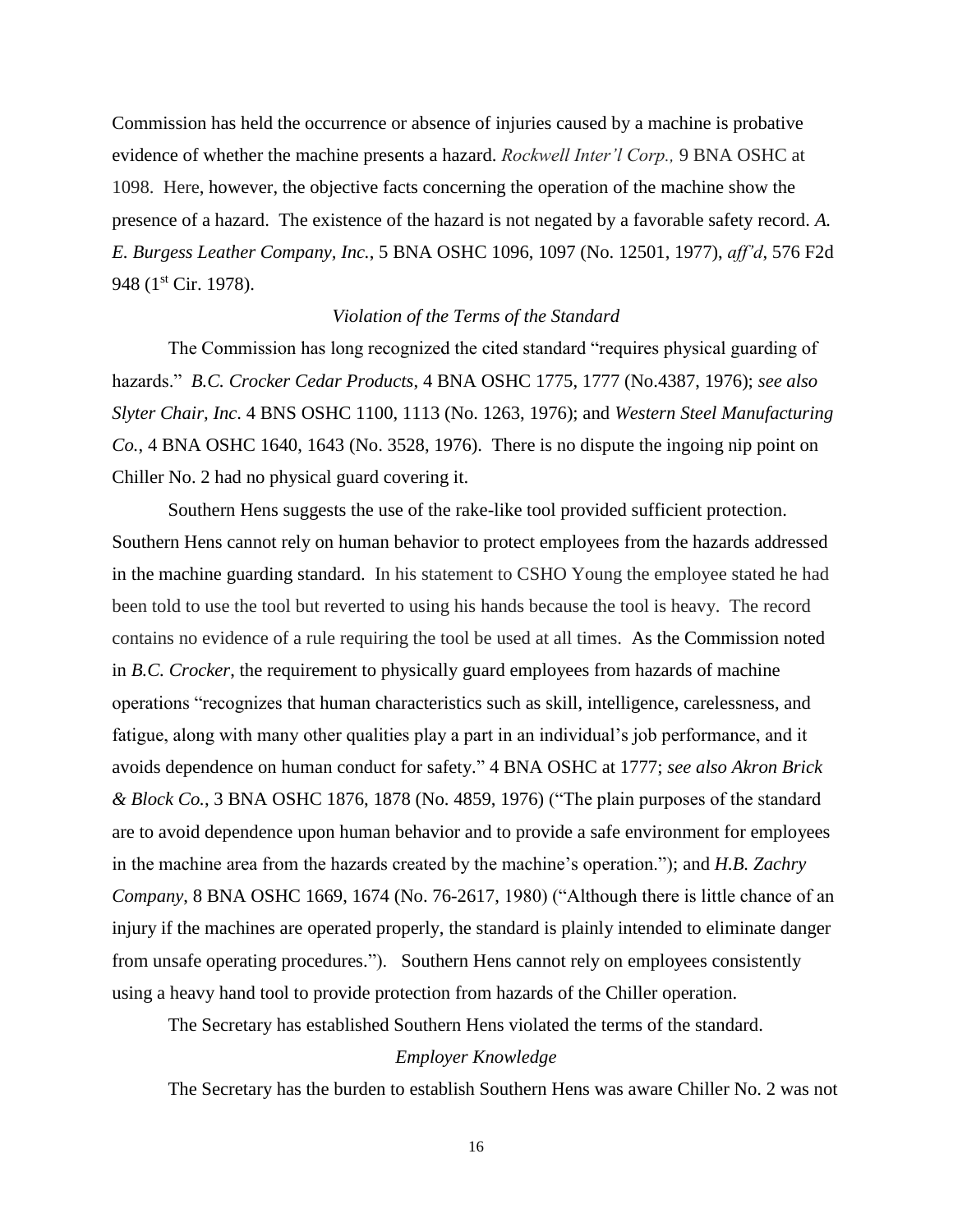properly guarded. The Secretary has met that burden. The lack of a physical guard on the conveyor would have been easily observed by any management employee passing by the area. The identical conveyor next to Chiller No. 2 in the plant had a plastic guard covering the ingoing nip point. During the walk around inspection, Scott French, the plant manager, told CSHO Young the company was aware of problems with jamming on Chiller No. 2 (Tr. 131-32). Southern Hens does not deny it was aware of a need for employees to clear product from the front of the conveyor. The company had provided a tool for that purpose. The Chiller Operator told CSHO Young he performed that task "all day." (Tr. 130; Exh. C-11) A reasonably diligent employer would have been aware its employees were exposed to the unprotected ingoing nip point on the conveyor. The Secretary has established Southern Hens had constructive knowledge of the violative condition.

#### *Due Process*

Southern Hens raised the affirmative defense that § 1910.212 violates its right to due process because it does not specify the means of compliance. I find no merit to Southern Hens argument.

When considering remedial legislation such as the OSH Act and its implementing regulations, the purported vagueness of a standard is judged not on its face but rather in the light of its application to the facts of the case. *[PBR, Inc. v. Secretary](https://1.next.westlaw.com/Link/Document/FullText?findType=Y&serNum=1981110841&pubNum=0000350&originatingDoc=I6ecd17b392de11d993e6d35cc61aab4a&refType=RP&fi=co_pp_sp_350_897&originationContext=document&transitionType=DocumentItem&contextData=(sc.DocLink)#co_pp_sp_350_897)  of Labor*, [643 F.2d 890, 897 \(1st Cir. 1981\);](https://1.next.westlaw.com/Link/Document/FullText?findType=Y&serNum=1981110841&pubNum=0000350&originatingDoc=I6ecd17b392de11d993e6d35cc61aab4a&refType=RP&fi=co_pp_sp_350_897&originationContext=document&transitionType=DocumentItem&contextData=(sc.DocLink)#co_pp_sp_350_897) *[McLean Trucking Co. v. OSHRC](https://1.next.westlaw.com/Link/Document/FullText?findType=Y&serNum=1974111995&pubNum=0000350&originatingDoc=I6ecd17b392de11d993e6d35cc61aab4a&refType=RP&fi=co_pp_sp_350_10&originationContext=document&transitionType=DocumentItem&contextData=(sc.DocLink)#co_pp_sp_350_10)*, [503 F.2d 8, 10-11 \(4th Cir. 1974\).](https://1.next.westlaw.com/Link/Document/FullText?findType=Y&serNum=1974111995&pubNum=0000350&originatingDoc=I6ecd17b392de11d993e6d35cc61aab4a&refType=RP&fi=co_pp_sp_350_10&originationContext=document&transitionType=DocumentItem&contextData=(sc.DocLink)#co_pp_sp_350_10) Moreover, the regulations will pass constitutional muster even though they are not drafted with the utmost precision; all that due process requires is a fair and reasonable warning. *[Allis-Chalmers](https://1.next.westlaw.com/Link/Document/FullText?findType=Y&serNum=1976124772&pubNum=0000350&originatingDoc=I6ecd17b392de11d993e6d35cc61aab4a&refType=RP&fi=co_pp_sp_350_30&originationContext=document&transitionType=DocumentItem&contextData=(sc.DocLink)#co_pp_sp_350_30)  Corp. v. OSHRC*[, 542 F.2d 27, 30 \(7th Cir. 1976\).](https://1.next.westlaw.com/Link/Document/FullText?findType=Y&serNum=1976124772&pubNum=0000350&originatingDoc=I6ecd17b392de11d993e6d35cc61aab4a&refType=RP&fi=co_pp_sp_350_30&originationContext=document&transitionType=DocumentItem&contextData=(sc.DocLink)#co_pp_sp_350_30)

*Faultless Div., Bliss & Laughlin Ind. v. Secretary of Labor, 674 F.2d 1177, 1185 (7<sup>th</sup> Cir. 1982).* When considering the constitutionality of performance standards such as the machine guarding standard, the Commission has held such standards "are not constitutionally infirm on due process grounds so long as a reasonableness requirement is read into them." *Siemens Energy and Automation Inc.*, 20 BNA OSHC 2196, 2198 (No. 00-1052, 2005), *citing [W. G. Fairfield Co. v.](https://1.next.westlaw.com/Link/Document/FullText?findType=Y&serNum=2002219915&pubNum=506&originatingDoc=Iec8e1f76fa3811d9bf60c1d57ebc853e&refType=RP&fi=co_pp_sp_506_507&originationContext=document&transitionType=DocumentItem&contextData=(sc.DocLink)#co_pp_sp_506_507)  OSHRC*[, 285 F.3d 499, 507 \(6th Cir. 2002\).](https://1.next.westlaw.com/Link/Document/FullText?findType=Y&serNum=2002219915&pubNum=506&originatingDoc=Iec8e1f76fa3811d9bf60c1d57ebc853e&refType=RP&fi=co_pp_sp_506_507&originationContext=document&transitionType=DocumentItem&contextData=(sc.DocLink)#co_pp_sp_506_507) "A standard is not invalid merely because an employer must exercise reasoning and judgment to decide how to apply the standard in a particular situation." *Western Waterproofing Co*., 7 BNA OSCH 1625, 1629 (No. 1087, 1979).

The standard at issue provides sufficient guidance to employers as to its applicability and compliance requirements. It provides a non-exhaustive list of the types of hazards it is intended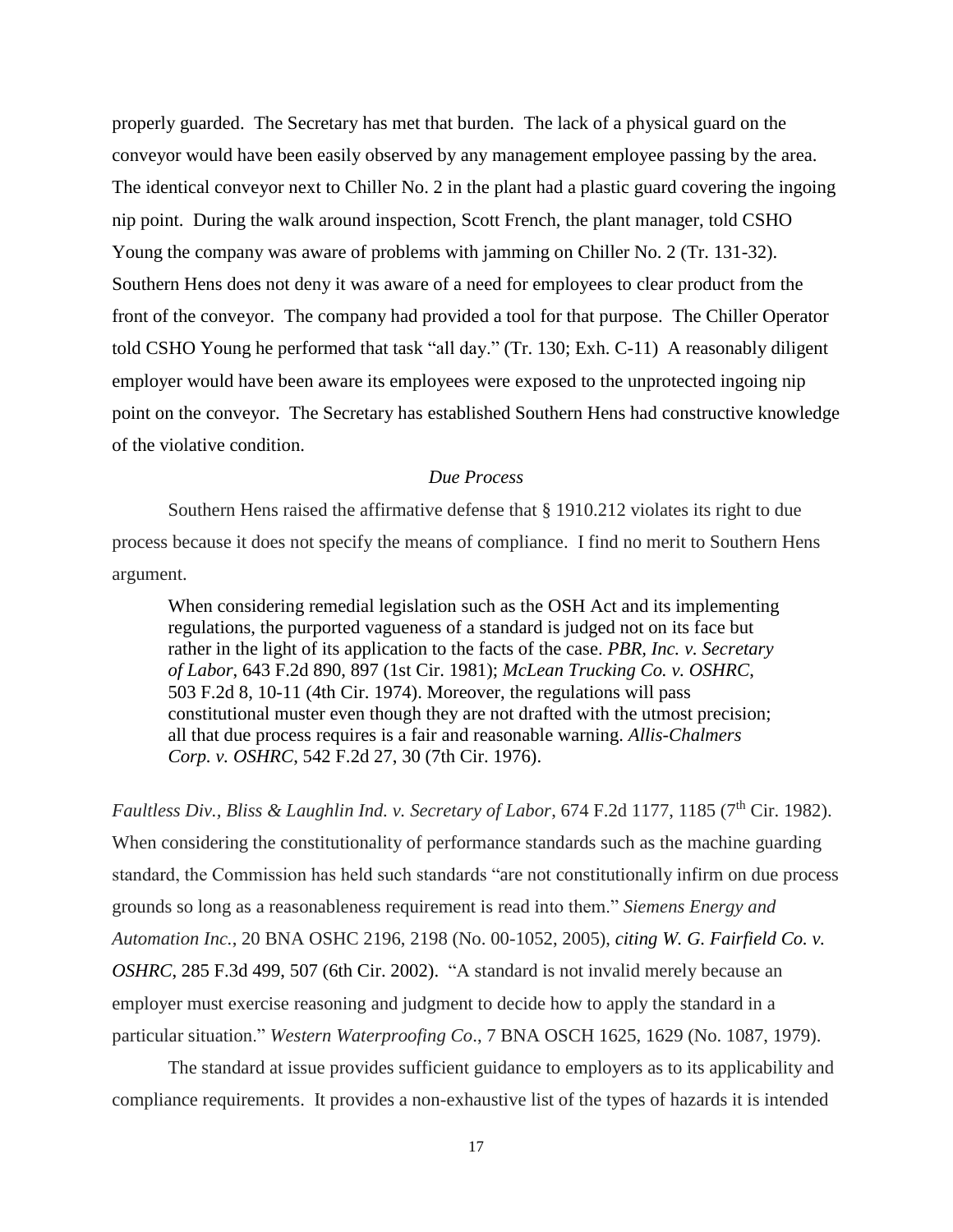to protect against and methods of compliance. That Southern Hens would have to exercise some judgment as to how to best protect its operators from the ingoing nip point hazard does not render the standard unconstitutionally vague. Southern Hens's affirmative defense of lack of due process is rejected.

The Secretary has met his burden to establish a violation of § 1910.212(a)(1). Item 2, Citation 1, is affirmed.

### *Characterization*

The Secretary alleges the violation was serious. As previously noted, the opening under the conveyor that posed the pinch point hazard was large enough for an employee's finger. Movement of the conveyor could draw in an employee's gloved hand. CSHO Young testified such an event could result in amputation. The likely injury should an employee be in the zone of danger while operating Chiller No. 2 is serious physical harm. The violation is serious.

#### **Penalty Determination**

The Commission, in assessing an appropriate penalty, must give due consideration to the gravity of the violation and to the size, history and good faith of the employer. *See* § 17(j) of the Act. The Commission is the final arbiter of penalties. *Hern Iron Works, Inc.*, 16 BNA OSHC 1619, 1622, (No. 88-1962, 1994), *aff'd*, 937 F.2d 612 (9th Cir. 1991) (table); *see Valdak Corp.*, 17 BNA OSHC 1135, 1138 (No. 93-0239, 1995) ("The [OSH] Act places limits for penalty amounts but places no restrictions on the Commission's authority to raise or lower penalties within those limits."), *aff'd*, 73 F.3d 1466 (8th Cir. 1996). In assessing a penalty, the Commission gives due consideration to all of the statutory factors with the gravity of the violation being the most significant. 29 U.S.C. § 666(j); *Capform Inc.*, 19 BNA OSHC 1374, 1378 (No. 99-0322, 2001), *aff'd*, 34 F. App'x 152 (5th Cir. 2002) (unpublished). "Gravity is a principal factor in a penalty determination and is based on the number of employees exposed, duration of exposure, likelihood of injury, and precautions taken against injury." *Siemens Energy* 20 BNA OSHC at 2201.

The gravity of the violation alleged in Item 1b, Citation 1, is high. The injured employee testified she cleaned the Tumbler in the same manner every night. Exposure to the hazard of moving machine parts was frequent and the likelihood of injury substantial. The severity of the possible injury is manifest. A high gravity-based penalty is warranted. Southern Hens is entitled to some reduction for its size (700 employees) and lack of history of violations. Although the